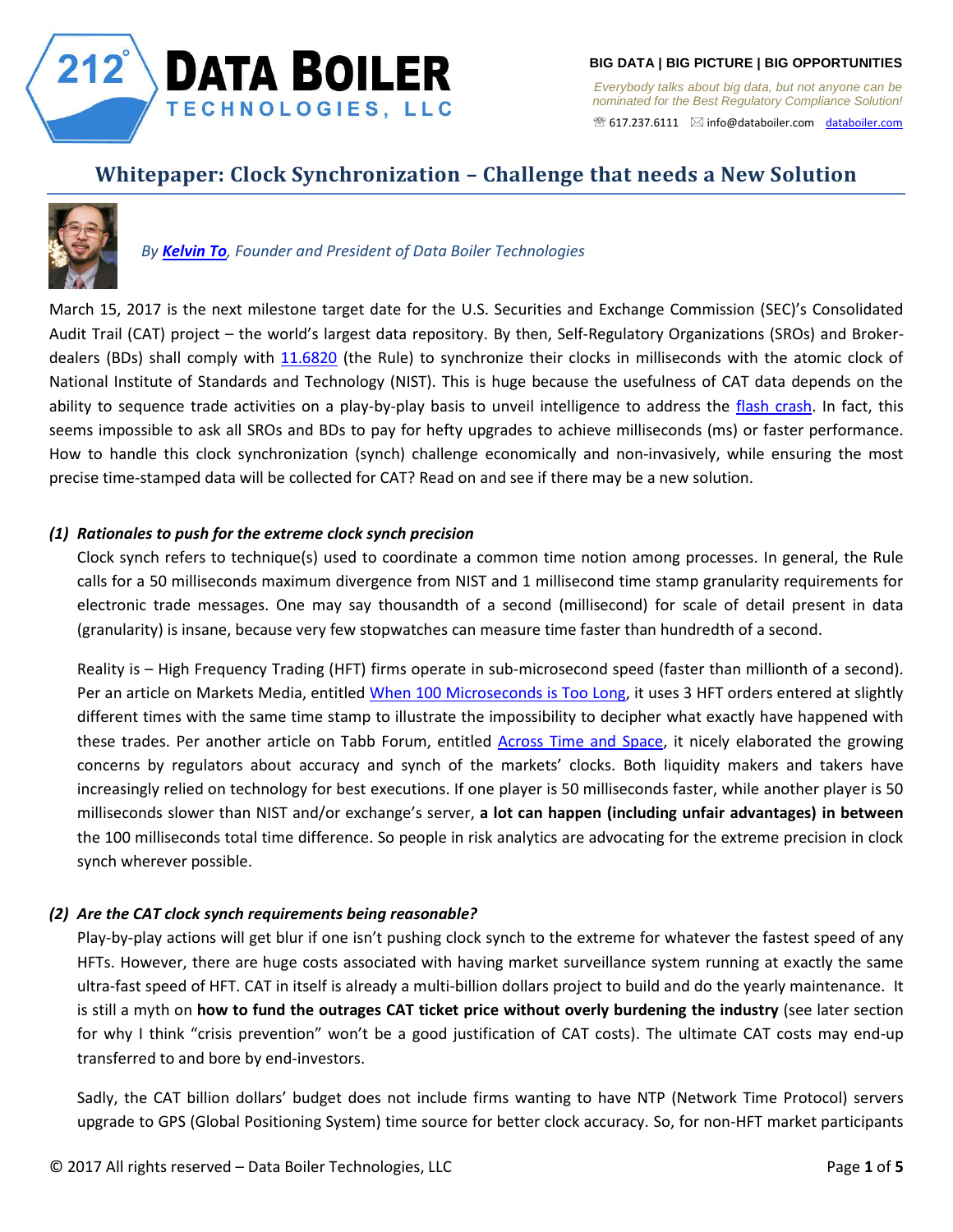*Everybody talks about big data, but not anyone can be nominated for the Best Regulatory Compliance Solution!*  617.237.6111 [info@databoiler.com](mailto:info@databoiler.com) [databoiler.com](http://www.databoiler.com/)

whom currently do not have GPS time capabilities, it is understandable that they prefer to stick with their basic NTP so long as it can meet regulatory requirements. Can NTP satisfy the 50 milliseconds maximum divergence from NIST? Allow me to draw your attention to this report – International [Comparison of NTP Servers.](http://tf.nist.gov/general/pdf/2757.pdf) This report examines the time transmitted by NTP servers located in North, Central, and South America. Per figure 3 in the report, servers located at Bolivia had "common-view" time differences over 50 milliseconds (in red). In particular, IBMET and INM-1 servers perform the worst (blue columns) when doing a direct comparison with NIST using the "average" method per figure 4 (-34.2ms and +37.2ms respectively). Other than those, **most NTP servers' clocks seem fine synching with NIST,** unless one really gets technical about the occasionally out-of-synch causes (to be discussed in later section).

In short, **the 50 milliseconds maximum divergence is not unattainable. It is already more lenient than Europe** – MiFID II [RTS 25](http://ec.europa.eu/finance/securities/docs/isd/mifid/rts/160607-rts-25_en.pdf) Article II requires "maximum divergence from UTC to be either 1 millisecond (gateway-to-gateway latency of > 1ms) or 100 microseconds (gateway-to-gateway latency =< 1ms). The granularity of the time stamps can be either 1 millisecond or 1 microsecond, also depending on the gateway-to-gateway latency time".

Note 1: per 11.6860(a)(2), "if the Industry Member's order handling or execution systems **utilize time stamps in increments finer than milliseconds**, then they should record and report data to CAT with time stamps in such finer increment". Take for example, NASDAQ upgrades the Securities Information Processor (SIP) from 225 milliseconds a decade ago to 500 microseconds (μs) today, then soon streaming the speed to 50μs, then their CAT time stamps should improve from 500μs to 50μs accordingly. Time stamp granularity requirement **should go hand-in-hand with how fast a market participant is allowed to conduct their HFT activities**, and how fast exchanges are matching up/ processing trade orders. I applaud the SEC for not letting those sub-millisecond SROs/ BDs off the hook with the generic 50 millisecond standard.

Note 2: per 11.6895(b)(2), it provides a later compliance commencement date **on or before Feb 19, 2018** for industry member whose **business clocks do not capture time in millisecond**". So there's still about a year if any server upgrades/ migration need to be done.

The only trouble I have is regarding **manual orders**. The Rule does separately crafted out those manual order events (i.e. non-electronic communication of order-related information) will have times tamp granularity requirement of 1 second. MiFID II ESMA in Europe also has a 1 second requirement for voice trading systems that do not allow algorithms. **This 1 second may be artificially represented** because it probably takes more than a second to measure and record time manually. Should 1 minute or 1 second be the appropriate time stamp granularity for "manual order"? It depends if it may introduce too much noise and/or overly distorted signals for market surveillance and manipulation detection purposes. Bottom line is: **any time stamp granularity requirements must be reasonably enforceable, or else the standard would be meaningless** (see next section for an elaborated discussion).

## *(3) Out-of-synch causes and how strict the enforcement should be?*

**DATA BOILER** 

TECHNOLOGIES, LLC

If anyone remembers the [Y2K problem](https://en.wikipedia.org/wiki/Year_2000_problem) during the millennium, then this out-of-synch problem should be treated with equal respect. Given rotation of the earth isn't exactly 24 hours a day (thus scientists introduce a [leap second](https://en.wikipedia.org/wiki/Leap_second) to compensate for the moon's tidal effects and other causes), NIST or UTC need occasional adjustments in order to keep its time of day close to the mean solar time. **Should firms require adjustments to their business clocks for leap** 

 $212^{\degree}$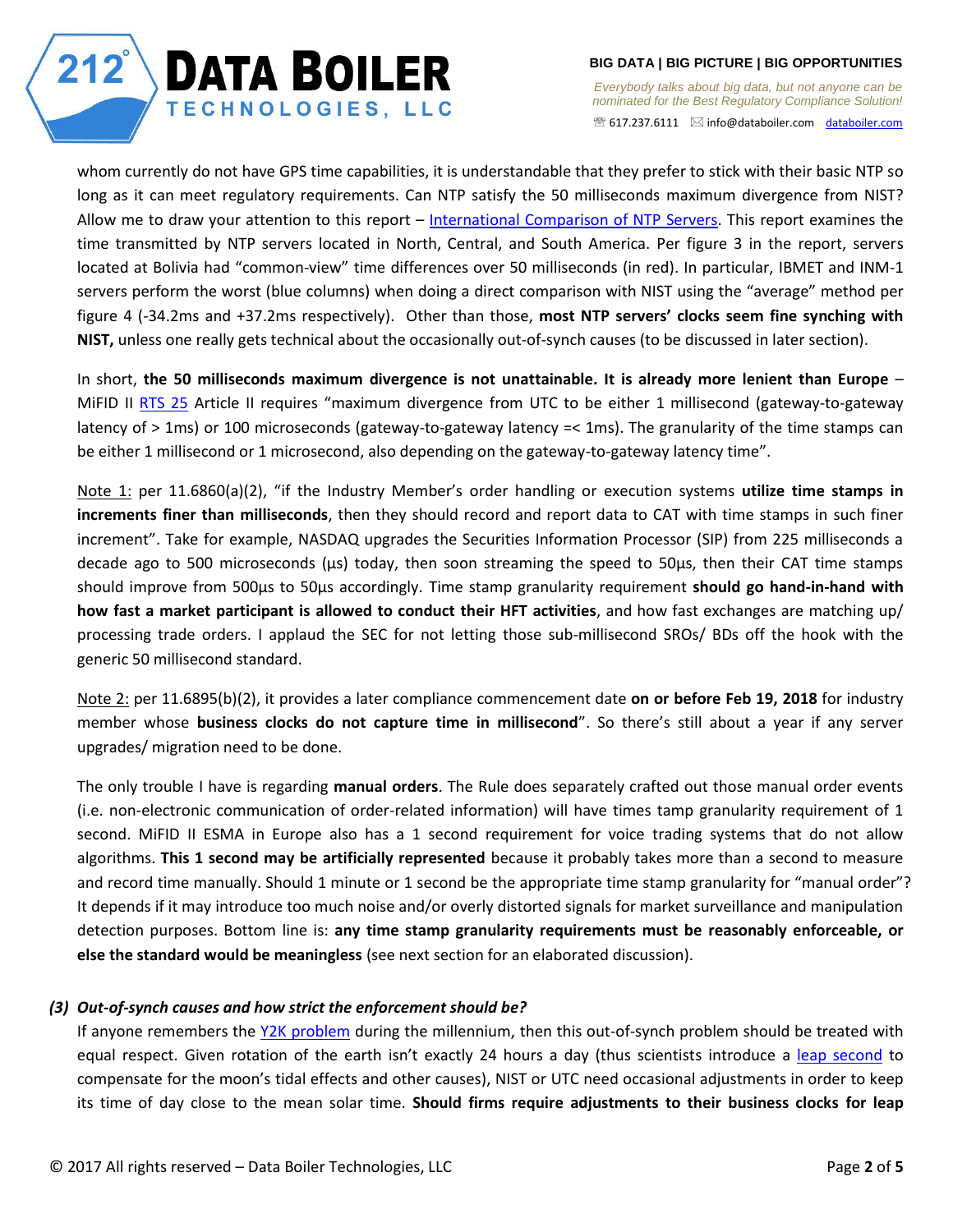*Everybody talks about big data, but not anyone can be nominated for the Best Regulatory Compliance Solution!*  617.237.6111 [info@databoiler.com](mailto:info@databoiler.com) [databoiler.com](http://www.databoiler.com/)

**seconds cumulative differences**, I am not aware of any guidance by the SEC. If the SEC said yes, it would mean all SROs and BDs have to upgrade NTP servers to GPS (Global Positioning System) time source, which can be expensive and invasive to the industry.

Asides from the leap second issue, let's look at other out-of-synch causes. A network consists of primary, secondary servers and clients. Then there are NTP message packets traveling in between through multiple communication routing nodes. An inconsistent routing of NTP packets would result in network asymmetry. According to [CISCO,](http://www.cisco.com/web/services/news/ts_newsletter/tech/chalktalk/archives/200903.html) "asymmetry routing is not a problem in itself, but will cause problem with Network Address Translation (NAT) and firewalls are used in the routed path". Given the capital markets commonly use sophisticated routing algorithms to control the lag (e.g. [IEX 350 microseconds delay / speed bump\)](http://www.pionline.com/article/20160711/PRINT/307119980/the-350-microsecond-trading-question) of the packet at the router and the next leg of the route, the delay from server-to-client can differ significantly from the delay from client-to-server. Such non-reciprocity of the paths of the NTP packets can cause significant time errors. I would **assume any analysts at the SEC would understand all these routing nuances proliferated b[y Reg NMS](https://qz.com/662009/the-sec-tried-to-fix-a-finance-problem-and-created-a-computer-science-problem-instead/)** (good luck with that).

Known routing nuances are relatively easy to address, but **what about the unknown traffic congestion, Ethernet links availability during severe conditions** (e.g. storm and/or power outage), etc. The American is constantly under [cyber](http://www.welivesecurity.com/2015/09/09/cybercrime-growing-concern-americans/)[attacks](http://www.welivesecurity.com/2015/09/09/cybercrime-growing-concern-americans/) and the impact could significantly affect network traffics. Also, during a business continuity / disaster recovery event [\(BCP/](https://en.wikipedia.org/wiki/Business_continuity) [DR\)](https://en.wikipedia.org/wiki/Disaster_recovery), don't expect the backup servers will have the same high performance as those Tier 1 servers that firms normally use for order handling or execution. BCP/ DR are only meant to provide limited capacity for a particular duration, but almost never be a 100% replacement of the core for indefinite term (due to **costs vs benefits concern**). Besides, we have seen the exchange abruptly shut down due to glitches without falling back to disaster recovery (see [this\)](https://www.theguardian.com/business/live/2015/jul/08/new-york-stock-exchange-wall-street). Therefore, it'll be hard for the SEC / plan processor to strictly enforce clock synch requirements under such circumstances. Nevertheless, the 1 second tolerance limit for "manual order" (see earlier section) is more a **"spirt of the law" rather than an enforceable standard**. Again, it probably takes more than a second to measure and record time manually, so deal with this 1 second on the best effort basis and I think you'll be fine.

Regarding the SROs, I think the U.S. will or is already adopting the same requirements as the European counterpart – ESMA. To quote from RTS 25 Article 4, ESMA demands "**operators of trading venues shall establish a system of traceability** to [NIST] and define that it is enough to deliver proof by documenting the system design and specs. It is also required to identify the exact point at which a timestamp is applied. Finally, the article specifies that **reviews** of the compliance of the [NIST] traceability system have to be conducted **annually**".

## *(4) What it's like to achieve sub-microsecond performance?*

 $212^{\degree}$ 

**DATA BOILER** 

**TECHNOLOGIES, LLC** 

Millisecond is too slow a speed for HFT. Take [Thesys Technologies](http://www.thesystech.com/) (the winner of CAT bid and an affiliate of HFT firm [Tradeworx\)](http://www.tradeworx.com/) for example. Backed in 2012, Thesys was working with [Spectracom](https://spectracom.com/sites/default/files/document-files/ThesysTechnologies_SS12-101_revA.pdf) to "improve quality of their time synch, as the latency of hardware and trading infrastructure has improved from milliseconds to microseconds." As a result, Thesys servers that initially used NTP have upgraded to GPS time source. The quality of their lock to GPS is consistently within 100 nanoseconds (i.e. 100 billionth of a second), that's the clock precision that HFTs need to go after ever[y tick!](http://www.investopedia.com/terms/t/tick.asp)

One can watch the documentary film – [The Wall Street Code](http://topdocumentaryfilms.com/wall-street-code/) to get some sense about the competitiveness of these HFTs in pursuit of speed. There can be continuous debates over the controversial topics about [liquidity impacts](http://www.amf-france.org/en_US/Publications/Lettres-et-cahiers/Risques-et-tendances/Archives.html?docId=workspace%3A%2F%2FSpacesStore%2F619a82db-11ea-4544-a03e-991b7af2864d) of HFT,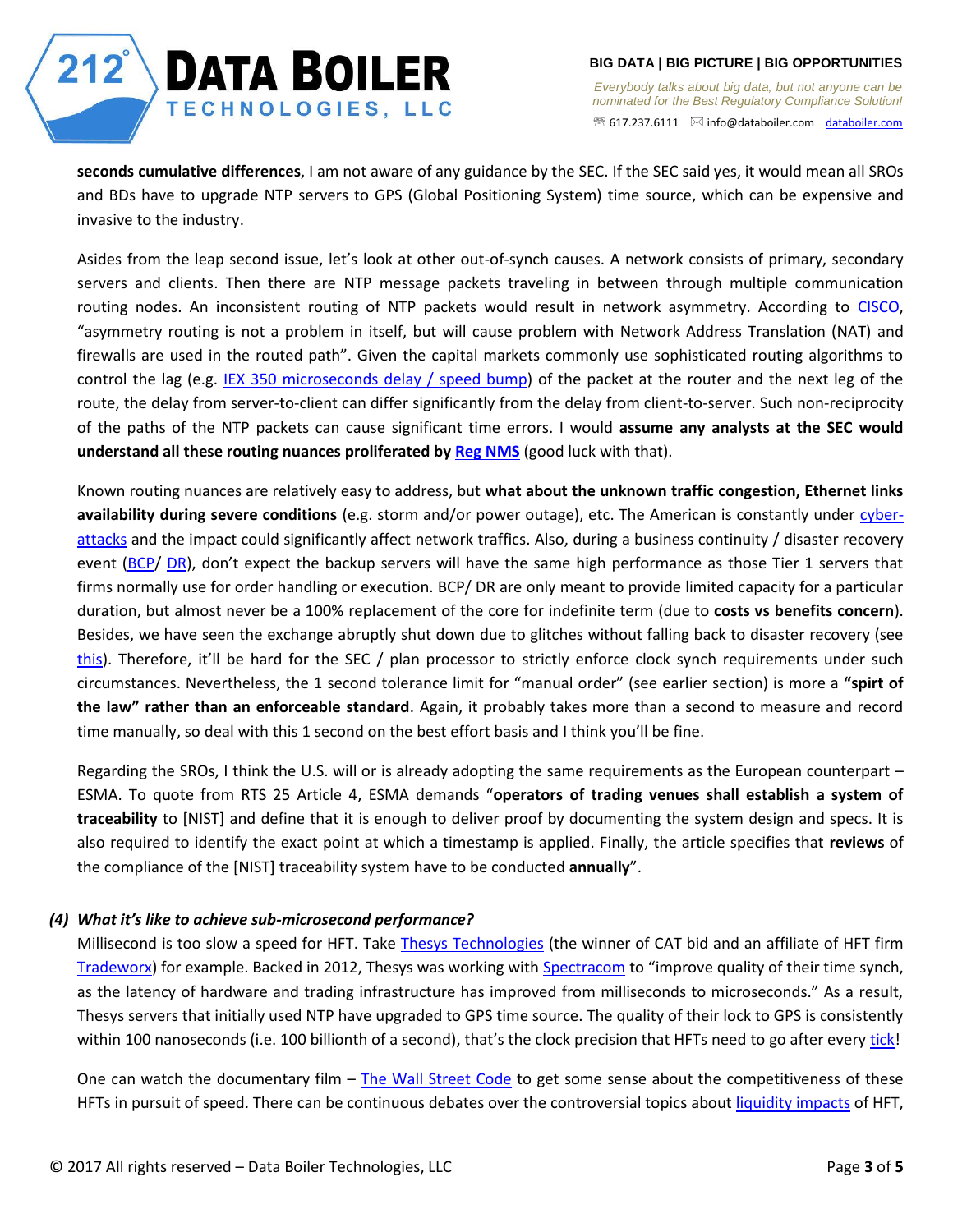*Everybody talks about big data, but not anyone can be nominated for the Best Regulatory Compliance Solution!*  617.237.6111 [info@databoiler.com](mailto:info@databoiler.com) [databoiler.com](http://www.databoiler.com/)

but allow me to draw an **analogy from plane design to explain what it's like to be ultra-fast**. Back in the days when plane was first design to fulfill the human dream of flying. Plane designers worked tenaciously to improve the aerodynamics in making lighter and faster planes with honorable intents. However would the designers ever know their well-designed planes would turn into fighter jets during the World War II? **The speed isn't a problem but those abusers with evil thoughts are**. You may ask if there may be unfair advantages in HFT, then I would say: how others would compete with the institutional investors when they are no match in size, and if they can't even use speed?

Given the above analogy, I would argue that the **merits of HFT in a market depend on its "character"**. Per FCA [paper](https://www.fca.org.uk/publications/occasional-papers/occasional-paper-no-16-are-high-frequency-traders-anticipating-order)  [#16,](https://www.fca.org.uk/publications/occasional-papers/occasional-paper-no-16-are-high-frequency-traders-anticipating-order) it suggests: (1) there is "no evidence in our sample that HFTs can 'see the true market' and trade in front of other participants at a millisecond frequency"; (2) "Do find patterns consistent with HFTs being able to anticipate the order flow over longer time periods (seconds and tens of seconds)". The summary remarks further said "the implications of anticipatory behavior may or may not be detrimental depending on very specific characteristics of the order flow". This is in line with what I said – the **tech in itself is neutral**, it all depends if someone is trying to abuse such power.

In my opinion, Thesys whom built the [MIDAS](https://www.sec.gov/marketstructure/midas.html#.WJo3dfkrJbV) system for SEC is a creditable act in use of technology. They appear to have the best sense about market structure and flash crashes. I think they are better than the 2 other final bidders in terms of embedding an analytical framework in the design of CAT, so I congrats them for being selected as the plan processor to build and operate the CAT. Whereas for other HFT firms, I have lots of puzzling questions: **Is there really no good or bad guys**, but only traders jockeying themselves around the market trying to make money? How would a passive market maker that don't do statistical arbitrage and don't carry inventory, be able to **use speed and market structure advantage to gain edges** in almost every asset class (see [this\)](https://www.bloomberg.com/news/features/2016-08-11/virtu-never-loses-well-almost-never-in-quest-to-upend-markets)? Can someone use HFT to do manipulative "just-in-time" process (i.e. sell first and then buy back within lightning speed)? Would the research on quantum [computing](https://www.bloomberg.com/news/articles/2015-12-09/quantum-supercomputers-entice-wall-street-vowing-higher-returns) by Goldman Sachs, RBS, CME, and Guggenheim be an effective solution to cope with flash crashes and related consequences? **No-one knows at this point if any well intent tech development may inadvertently become threats** to financial stability.

Prior to the approval of CAT, I have said "[the CAT is bad](http://tabbforum.com/opinions/why-the-cat-is-a-bad-idea)" because I despise locking valuable data in a centralized vault and it lacks real-time scrutiny of the markets. Regulatory access of CAT data in **T+5 days simply won't be fast enough to catch rogue traders whom operate in nanoseconds**. Should regulators slow down the industry in pursuit of speed? This is like asking [why the U.S. doesn't have freeways with no speed limit](https://www.quora.com/Why-doesnt-the-U-S-have-freeways-with-no-general-speed-limit-like-the-German-Autobahn) (i.e. a moot point). Preventing the next financial crisis isn't an appropriate justification for overly invasive regulatory requirements that put an undue burden on everyone. Over suppressing the activities of HFTs may demolish the openness of our capital market. In order to keep the market vitalize, one should be creative in seeking new solution.

## *(5) Is it necessary to perfect the exactitude of clock synch?*

 $212^{\degree}$ 

**DATA BOILER** 

**TECHNOLOGIES, LLC** 

I have heard complaints about "technology only benefits the rich people" (see [this\)](https://www.theatlantic.com/technology/archive/2016/03/half-full-tech/476025/), but there is also a wave of rebellious movements to liberalize the super-computer market at a much cheaper costs (see my earlier [thread\)](http://www.databoiler.com/charge%20forward.htm). The trick is: identifying invalid assumption(s) and experimenting with non-conventional thoughts to discover new solutions.

It is obviously ultra-expensive for HFTs to constantly compete for the fastest speed in the market. Co-location and microwave towers for ultra-low latency transmission are out of reach for most firms other than those elite HFTs. I am